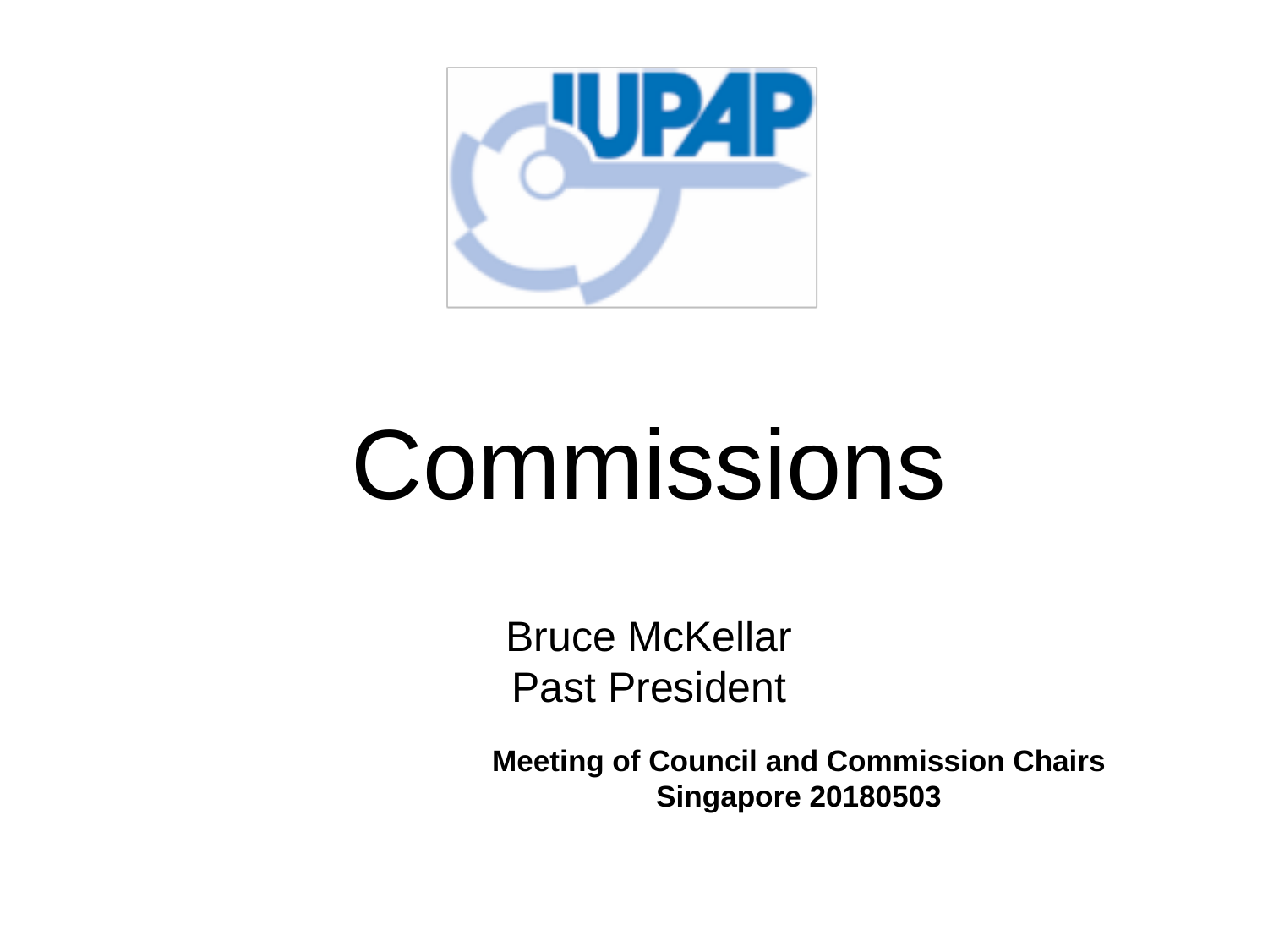#### Members

- **Members of Commissions may be nominated by an IUPAP member but they are appointed in their personal capacity. They do not represent the member who nominated them. For that reason their nominating IUPAP member is not listed on the IUPAP website.**
	- **If they move institutions from one IUPAP member to another, they are still members of the Commission**
	- **If they resign, their replacement is determined by Council, not be the IUPAP member who nominated them**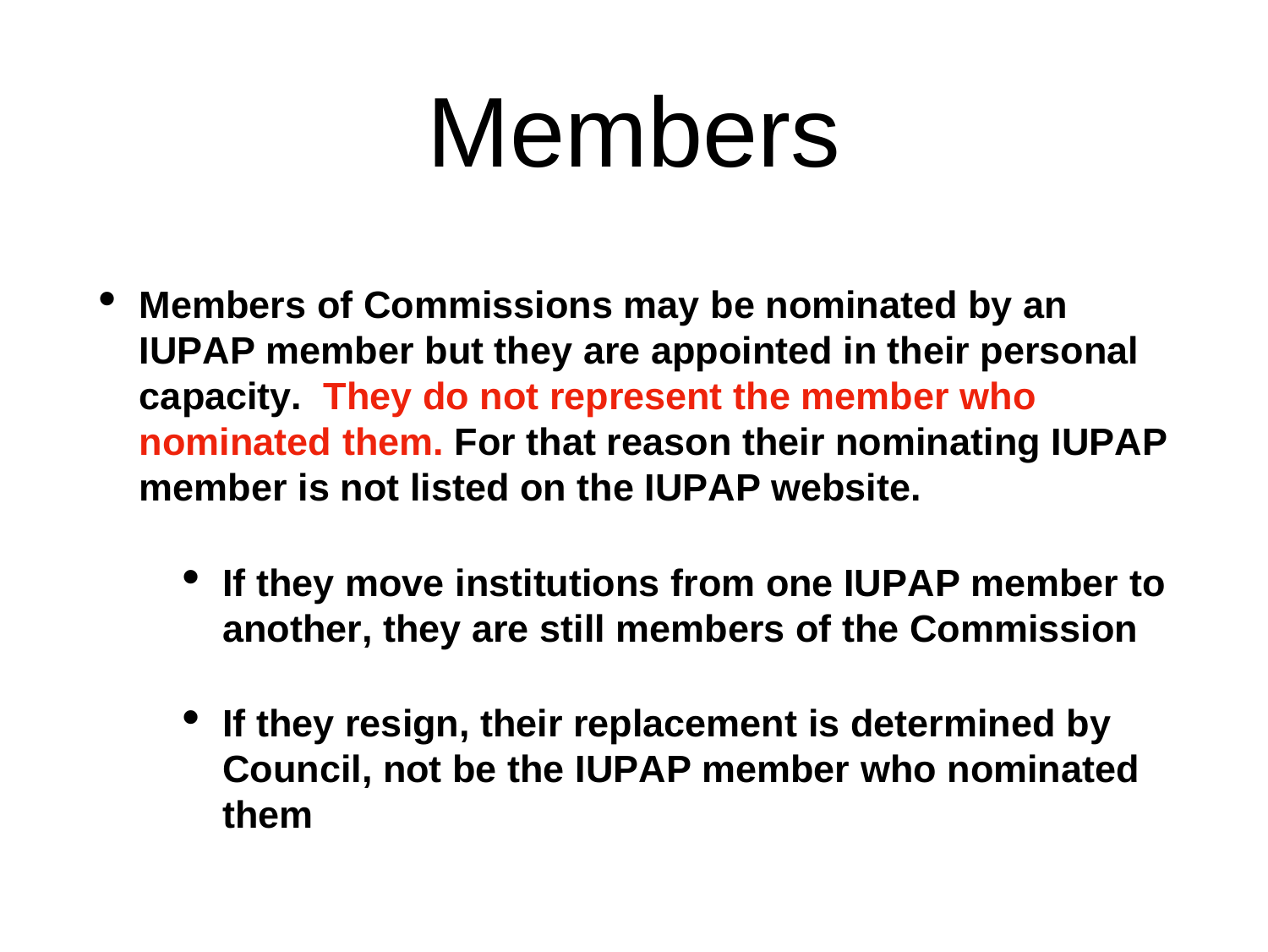### Members II

- **All** members of Commissions should be involved in the work of the Commission, the position is not a sinecure.
	- **if you have some who, perhaps because of changed circumstances after they agreed to serve, are unable to actively contribute, you may wish to gently ask if they would prefer to resign the position.**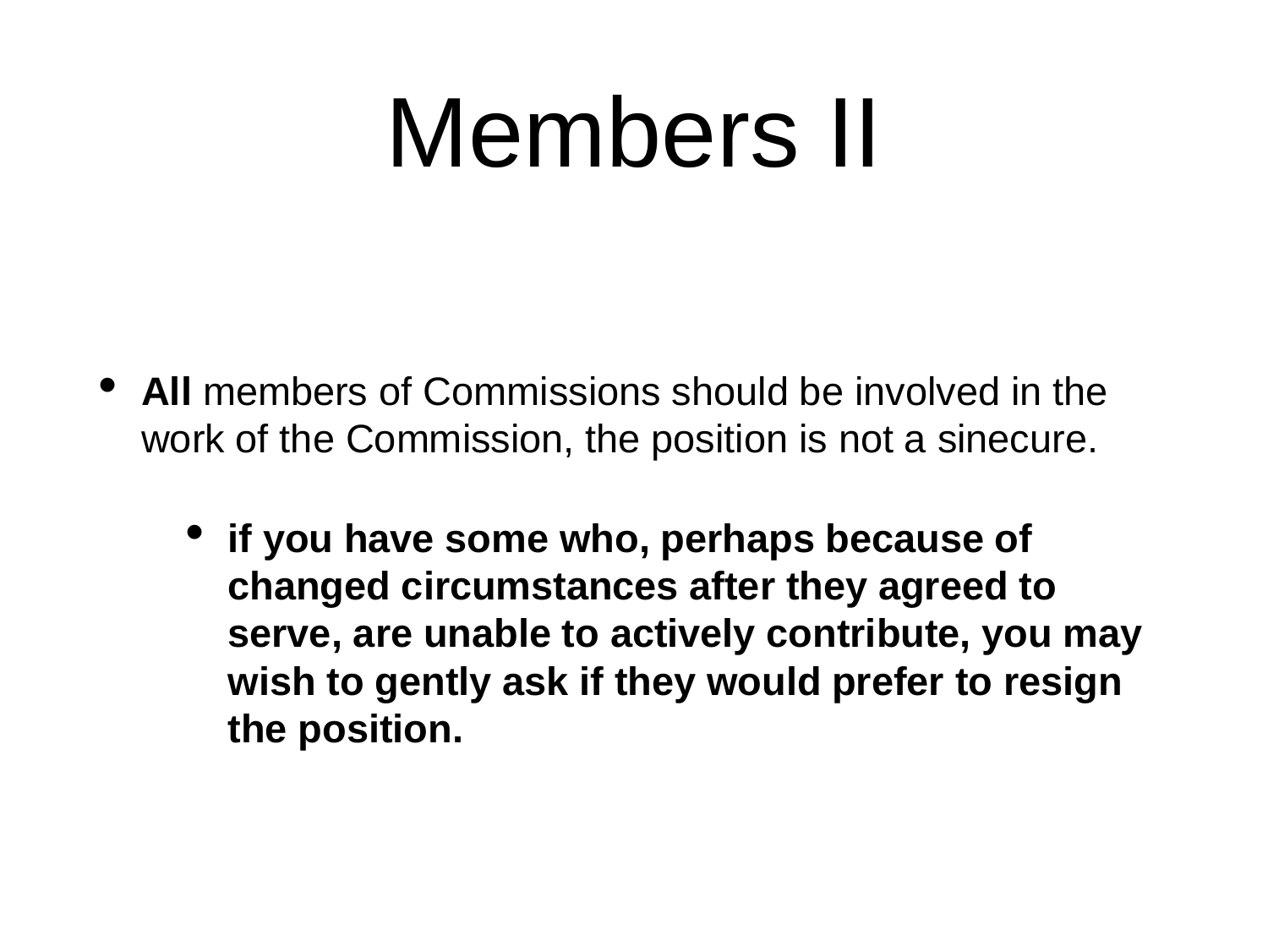### Associate Members

**By Law 2.1.3 governs associate members**  Commissions may have important links to other Commissions, scientific unions or international organizations. Each Commission may propose to the Council up to four associate members. The Council will appoint associate members about one year after the election of regular members. Associate members do not vote at Commission meetings and are not eligible for IUPAP travel funds.